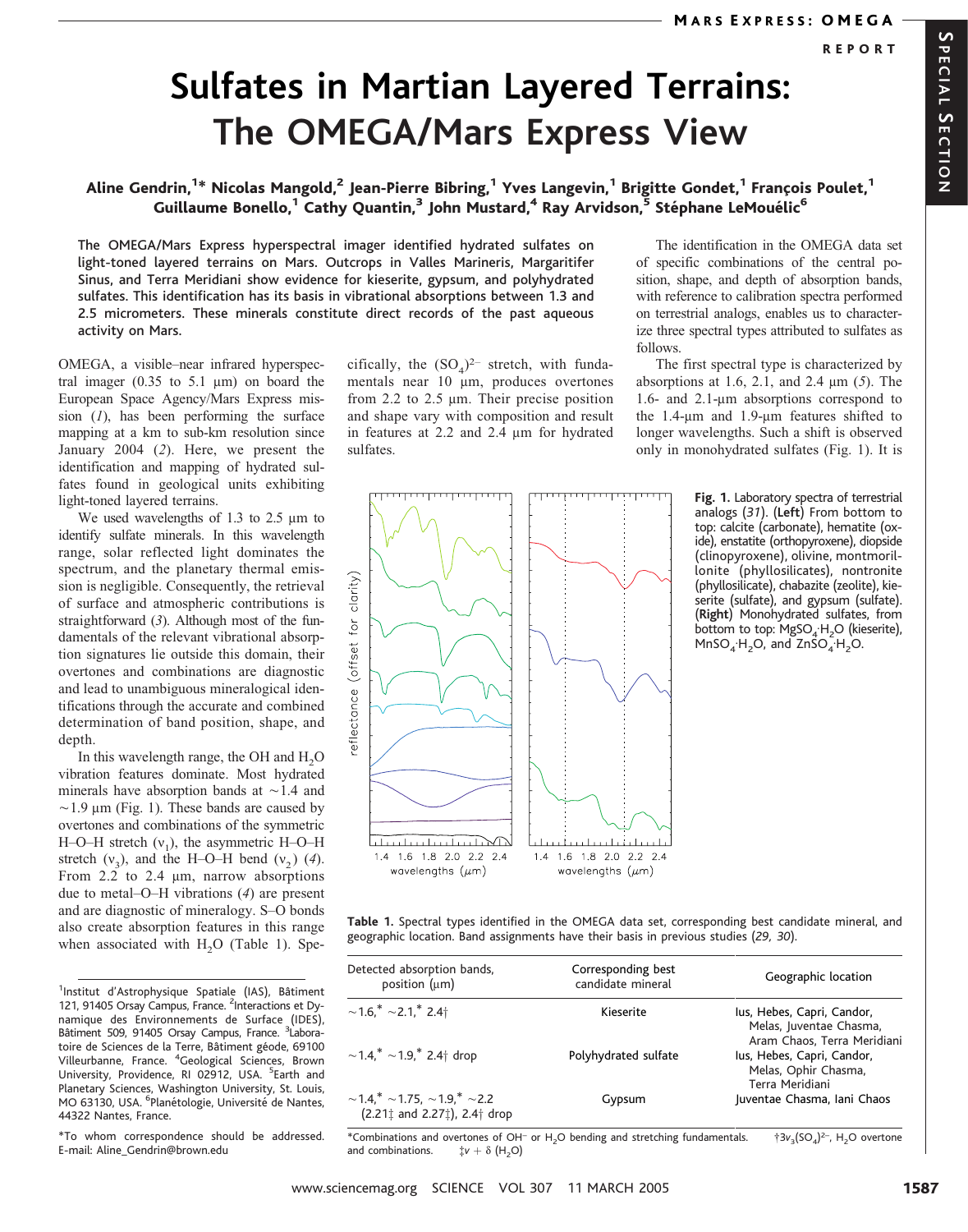caused by the strong coupling between the single water molecule and the sulfate ion (6). In hydrated environments, the distinct 2.4-µm band is caused by the  $(SO<sub>4</sub>)<sup>2–</sup>$ stretch. These features are diagnostic of monohydrated sulfates. Mg monohydrated sulfate,



Fig. 2. Sulfate spectra identified in the OMEGA observations. Green, library spectrum; black, OMEGA spectrum; blue, reference spectrum; red, spectral ratio. (Left) Kieserite MgSO<sub>4</sub>·H<sub>2</sub>O(28). (Center) Gypsum. (Right) Polyhydrated sulfate. The library spectrum corresponds to epsomite  $(MgSO<sub>4</sub>7H<sub>2</sub>O)$ , but other polyhydrated sulfates are good analogs in this spectral domain.

Fig. 3. Location of the deposits identified in Valles Marineris and surroundings plotted over the MOLA altimetry. (A) Red, kieserite type; green, polyhydrated sulfate; blue, spectral class most likely corresponding to gypsum; pink, other hydrated minerals, identified by their absorptions at 1.4 and 1.9 um. Sulfates are identified over light-toned deposits in (B) Ius Chasma floor (orbit 71), (C) East Hebes Chasma interior (orbit 360), (D) Juventae Chasma interior (orbit 460), Capri Chasma (E) crater flank (orbit 61) and (F) interior buttes (orbit 363), (G) Iani Chaos (orbit 353), and (H) Aram Chaos interiors (orbit 401).

Fig.3E

kieserite ( $MgSO_4H_2O$ ), matches the OMEGA spectrum over the  $1.4$ - to  $2.5$ - $\mu$ m wavelength range (Fig. 2).

The second spectral type is characterized by five absorption bands at 1.4, 1.75, 1.9, 2.2, and 2.4 mm (Fig. 2). The 1.4- and 1.9-um absorption bands indicate a hydrated mineral. Two humps are observed inside the 1.4- $\mu$ m band (7). The 2.2- $\mu$ m absorption band also has a double shape, with two small absorptions at  $2.21$  and  $2.27 \mu m$ . The 2.2- and 2.4-µm features are caused by the  $(SO<sub>4</sub>)<sup>2-</sup>$  stretch in hydrated environments. This set of absorptions matches the absorptions observed in calcium sulfates, and gypsum  $(CaSO<sub>4</sub>·2H<sub>2</sub>O)$  or bassanite  $(2CaSO<sub>4</sub>·H<sub>2</sub>O)$ are the best candidates.

The third spectral type has 1.4- and 1.9 mm features characteristic of hydration and a 2.4-µm feature due to the  $(SO<sub>A</sub>)<sup>2-</sup>$  stretch in hydrated environment. The features have asymmetrical shapes exhibiting plateau-like right wings. These are diagnostic of polyhydrated sulfates, and sulfates with different cations provide good matches to the OMEGA spectrum. Epsomite  $(MgSO<sub>4</sub>·7H<sub>2</sub>O)$  fits well the OMEGA spectrum, as does copiapite  $[Fe<sup>3+</sup><sub>4</sub>(SO<sub>4</sub>)<sub>6</sub>(OH)<sub>2</sub>$ :20H<sub>2</sub>O] or halotrichite  $[Fe^{2+}Al_2(SO_4)_4.22H_2O](6, 8).$ 

These sulfate minerals (9) are associated with light-toned layered deposits  $(10-14)$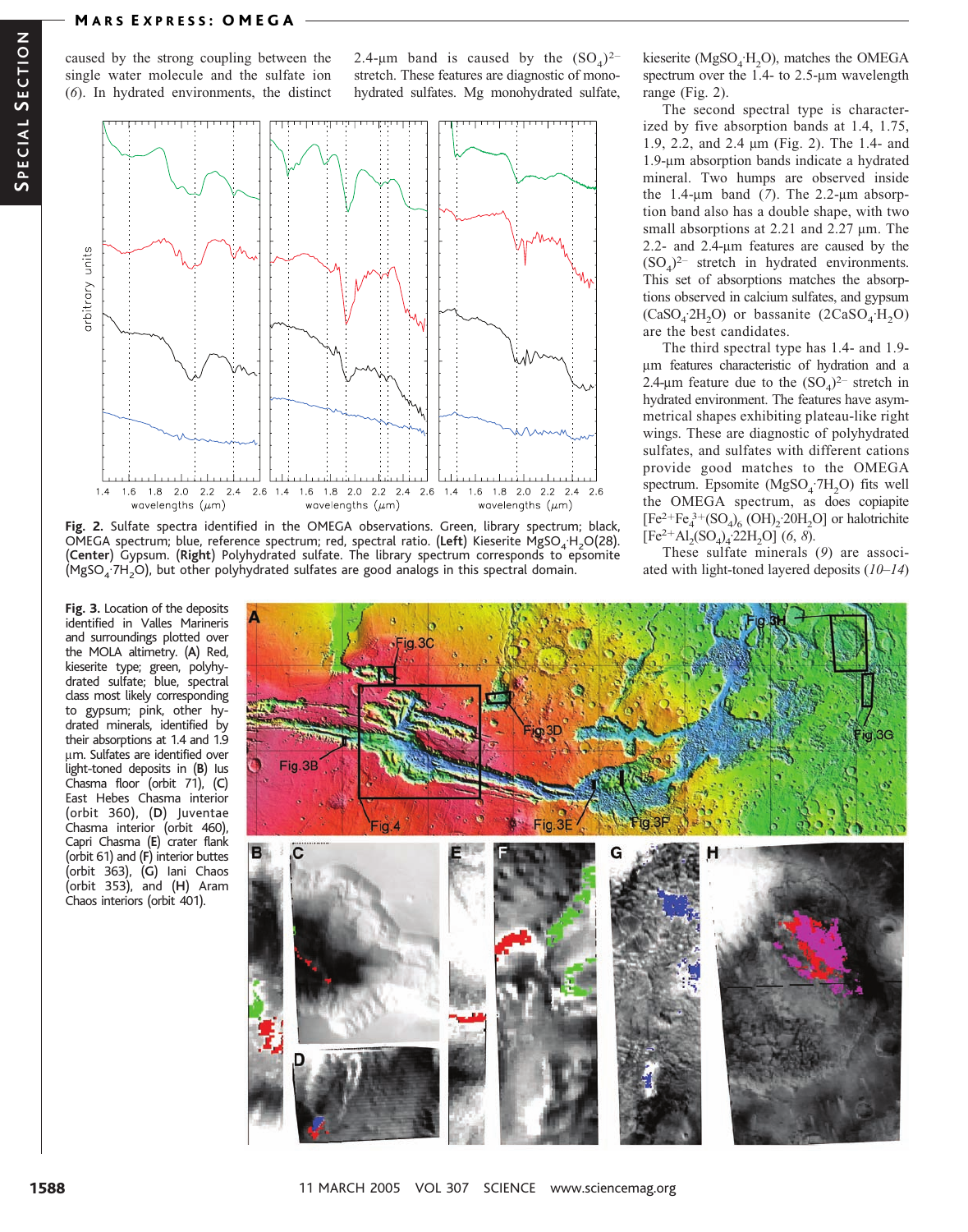in Valles Marineris, Margaritifer Terra, and Terra Meridiani (Figs. 3 to 6), described as follows.

Fig. 4. Same color code as in Fig. 3 for Melas, Candor, and Ophir Chasmata. We combined orbits numbered 308, 334, 360, 515, 548, and 581 to obtain the mosaic.

In the main canyons of Valles Marineris, kieserite and polyhydrated sulfates are associated with light-toned deposits (Figs. 3



### MARS EXPRESS: OMEGA

and 4). Mars Orbiter Camera onboard Mars Global Surveyor images of Candor and Melas indicate that these are layered terrains. In Candor Chasma, kieserite is observed on three sides of a 4-km elevated hill (Fig. 5A); the darker parts of the mesa, corresponding to eolian mantling, have no sulfate signatures. In Melas Chasma, the small buttes at the foot of Valles Marineris flanks display layering; they fit the OMEGA pixels in which polyhydrated sulfates are detected (Fig. 5B). The deposits of Juventae Chasma (Fig. 5C) are peculiar, because gypsum is identified within the horizontal layers some hundred meters in thickness each. Kieserite surrounds gypsum and is associated with a rougher material at lower elevation. The kieserite-rich area slightly extends by a few pixels over the sand dunes surrounding the layered deposits.

In Margaritifer Terra, remnants of layered deposits are scattered in different chaos locations (14, 15). Several deposits inside Iani Chaos (Fig. 3G) appear to be gypsum-rich, with a good correlation with layers observed on high-resolution images (Fig. 5D). Aram Chaos

Fig. 5. Examples of correlation between sulfate deposits identified by OMEGA and layered deposits from Mars Orbiter Camera (MOC) images (Malin Space Science Systems/Jet Propulsion Laboratory/NASA). (A1 to D1) OMEGA classification, see Fig. 3 for color code. (A2 to D2) MOC context images, except (B2), THEMIS daytime mosaic. (A3) to (D3) MOC highresolution images: (A) Candor Chasma, MOC number E03-01293 (74.5°W, 5.2°S). (B) Melas Chasma, MOC number R09-02972 (74.5°W, 11.8°W). (C) Juventae Chasma, MOC number E23-01035 (62.6°W, 4.5°W). (D) Iani Chaos, MOC number M14-01230, 18.8°W, 4.3°S.

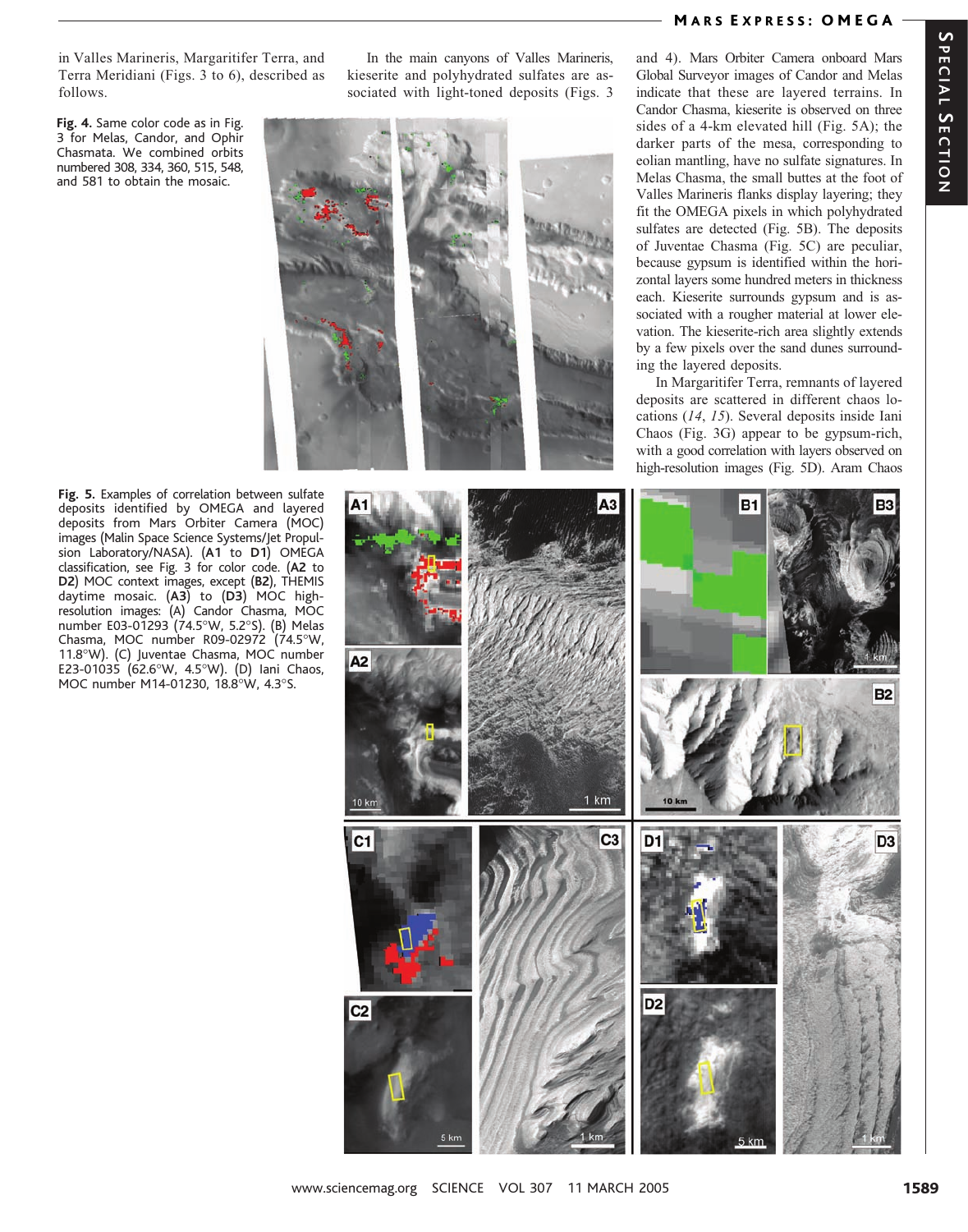shows a higher spectral diversity (Fig. 3H) where kieserite surrounds other hydrated minerals.

In Terra Meridiani (Fig. 6), sulfates are found associated to a variety of hydrated minerals in different locations over large areas, constituting the so-called etched units, which are composed of light-toned deposits (16). In one specific area, sulfates are abundant (Fig. 6), with kieserite mapped in red and hydrated minerals probably corresponding to polyhydrated sulfates in green. The sulfate-rich unit underlies the crystalline hematite one explored by the Mars Exploration Rover Opportunity: Some of the layers discovered by Opportunity would correspond to the uppermost unit of the etched terrains (17) in which OMEGA locally detects sulfates, indicating that these sulfates are widespread and not restricted to the landing site area.

Not all Martian layered deposits observed by OMEGA exhibit absorption bands typical of hydrated minerals or sulfate minerals. Minerals without spectral signatures in this range, such as halite, might be present in the observed areas.

The stability of kieserite requires specific thermodynamical conditions. Experiments (18) show that kieserite is easily converted to hexahydrite  $(MgSO<sub>4</sub>·6H<sub>2</sub>O)$  and epsomite  $(MgSO<sub>4</sub>·7H<sub>2</sub>O)$  when exposed to water. However, upon further desiccation, these minerals are not transformed back to kieserite. Therefore, kieserite is not likely to be formed and preserved in deposits that have experienced surface cycles of hydration and desiccation.

The sulfates are a bulk component of the deposits, rather than a soil surface coating.

Magnesium sulfates are known to constitute a substantial component (about 5%) of Martian soils (19). OMEGA observed sulfates in the equatorial regions exclusively in close relation with light-toned layered deposits and not scattered in the surrounding soil. Moreover, most sulfate-rich deposits correspond to fresh exhumed surfaces, as seen by flutes and yardangs typical of eolian erosion, by the lack of small  $(<100 \text{ m})$  impact craters, and by the thermal signature from THEMIS/Odyssey (19). The formation of these layered deposits is dated to the Noachian and/or Hesperian epochs (12, 13).

By analogy with terrestrial geology, it has been proposed that sulfates would originate from evaporation of standing bodies of water such as shallow lakes (playas) or lagunas connected to the seawater (sabkhas) (20). Large accumulations of gypsum in the terrestrial rock record are common, whereas other sulfates such as kieserite generally exist in much lower amounts (21). However, it is likely that martian brines are more enriched in Fe and Mg relative to terrestrial standards, if they result from the alteration of the mafic crust, leading to a higher content of Mg sulfates and acidic conditions (22, 23) favoring the formation of sulfates relative to carbonates and other salts (24). The formation of evaporites on Mars would require stable liquid water in lakes or seas, which severely constrains the atmospheric properties, even considering that brines can be liquid at temperatures well below 273 K. If deposits in Valles Marineris are interpreted as lacustrine, one must account for sulfates observed over a wide range of elevations (from –4 km



Fig. 6. Same color code as in Fig. 3 for Terra Meridiani. The mosaic is obtained combining orbits 171, 278, 291, 314, 397, 430, 485, 518, 529, and 551.

in Ius Chasma to  $+3$  km in Candor Chasma) and not merely as playa deposits in the current bottoms of canyons. It could imply that sediments were formed during the opening of the Valles Marineris canyon and accumulated in shallow water bodies like in terrestrial rift zones (10–13). In Terra Meridiani, the sulfate-rich unit is observed close to the Opportunity landing site, where parts of the layers are interpreted as subaqueous sediments  $(25)$ .

Sulfates may also form at depths in the presence of sulfur-rich fluids in hydrothermal contexts (20, 26). Layered deposits could have originated as volcanic ash or eolian deposits and could have been altered later to sulfates by acidic groundwater circulation. Possibly hydrothermal conditions would also have favored sulfate deposition by subsurface brine seepage. Such a scenario could also have occurred during the rifting of Valles Marineris (10), favoring sulfur-rich fluid circulation and the alteration of volcanic ashes into sulfates, as well as in chaotic terrains (15) and Terra Meridiani (27). Lastly, sulfates could result from alteration of mafic minerals by rain and/ or frost made acidic through volcanic outgas- $\sin g$  (2).

#### References and Notes

- 1. J.-P. Bibring et al., European Space Agency Spec. Publ. 1240, 37 (2004).
- 2. J.-P. Bibring et al., Science 307, 1576 (2005); published online 17 February 2005 (10.1126/science.1108806).
- 3. J. F. Mustard et al., Science 307, 1594 (2005); published online 17 February 2005 (10.1126/science.1109098).
- 4. R. N. Clark et al., J. Geophys. Res. 95, 12653 (1990).
- 5. Band positions are given with an accuracy of 0.1  $\mu$ m when the absorption bands are broad or their center is in a wavelength range with possible atmospheric residuals, or in a wavelength range with possible remaining instrumental effects. Otherwise, positions are given with an accuracy of 0.01  $\mu$ m.
- 6. J. K. Crowley et al., Geochem. Explor. Environ. Anal. 3, 219 (2003).
- 7. Y. Langevin et al., Science 307, 1584 (2005); published online 17 February 2005 (10.1126/science.1109091).
- 8. M. Lane et al., Geophys. Res. Lett. 31, L19702 (2004). 9. The sulfates are identified with the use of band ratios. To map the sulfate areas, we used a methodology based on (28). We then checked that each spectrum of the resulting classification presents the absorption bands of interest.
- 10. J. F. McCauley et al., Icarus 17, 289 (1972).
- 11. B. K. Lucchitta et al., NASA Tech. Memo. 85127, 233 (1982).
- 12. B. K. Lucchitta et al., J. Geophys. Res. 99, 3783 (1994).
- 13. S. S. Nedell et al., Icarus 70, 409 (1987).
- 14. M. C. Malin, K. S. Edgett, Science 290, 1927 (2000).
- 15. M. G. Chapman, K. L. Tanaka, Icarus 155, 324 (2002). 16. R. E. Arvidson et al., J. Geophys. Res. 108, ROV 14-1
- (2003). 17. B. M. Hynek, Nature 431, 156 (2004).
- 18. D. T. Vaniman et al., Nature 431, 663 (2004).
- 19. A. Banin et al., J. Geophys. Res. 102, 13341 (1997).
- 20. J. Warren, Evaporites: Their Evolution and Economics
- (Blackwell Science, Oxford, UK, 1999).
- 21. Kieserite forms at temperatures typically higher than 40°C, whereas more hydrated phases such as epsomite form at lower temperatures. The association of these minerals of different hydration levels is common on Earth because of diurnal or seasonal temperature variations. Ions and cations present in the body of water control the sequence of formation of evaporitic minerals. The classic terrestrial sequence is dominated by large proportions of halite